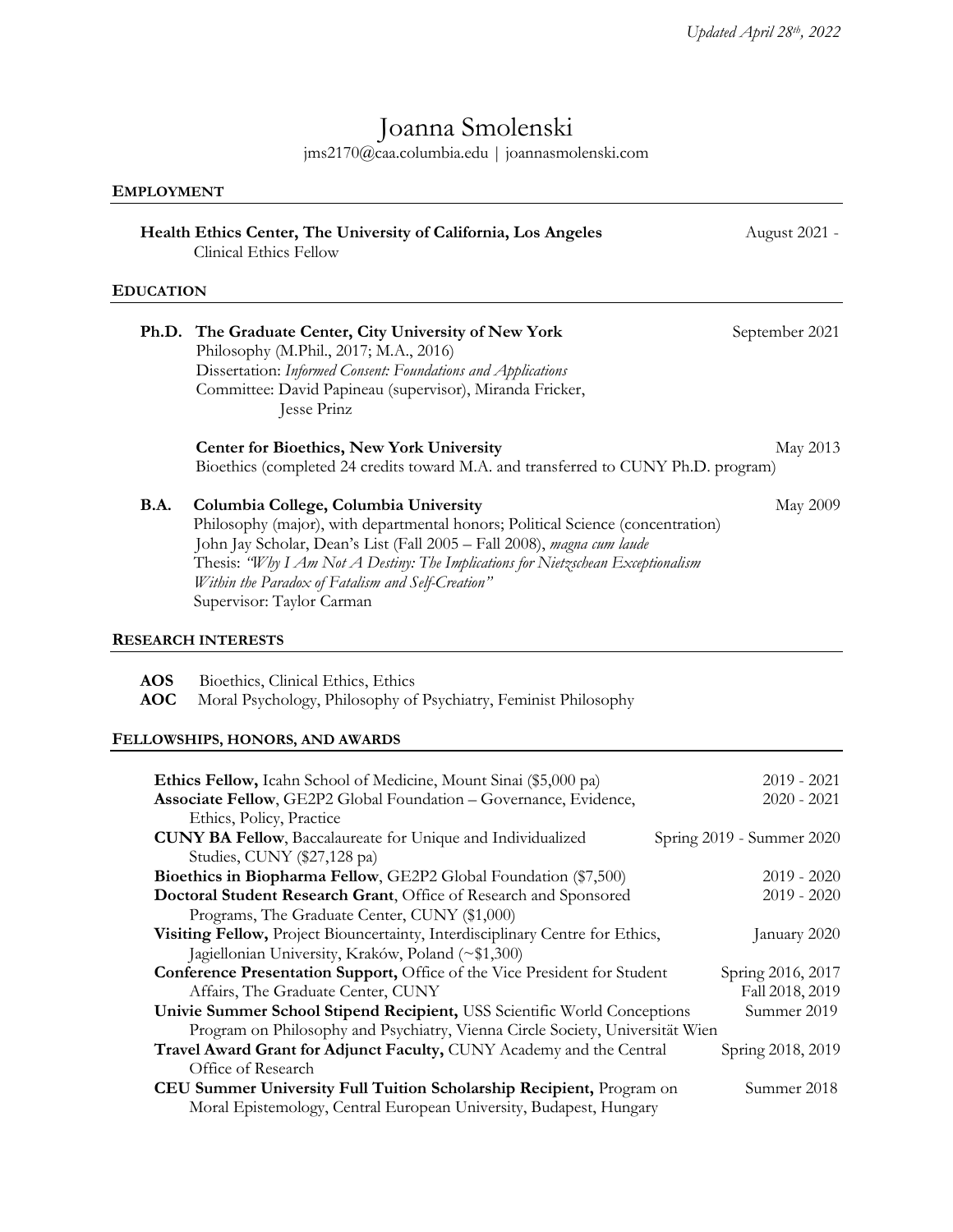| Writing Across the Curriculum Fellow, Writing Center, Medgar Evers                | $2017 - 2018$ |
|-----------------------------------------------------------------------------------|---------------|
| College, CUNY                                                                     |               |
| Doctoral Student Research Grant, Office of Research and Sponsored                 | $2017 - 2018$ |
| Programs, The Graduate Center, CUNY (\$1,450)                                     |               |
| Graduate Center Fellow, The Graduate Center, CUNY (\$25,000 pa)                   | $2013 - 2018$ |
| Provost's Pre-Dissertation Summer Research Award, Provost's Office,               | Summer 2015   |
| The Graduate Center, CUNY (\$4,000)                                               |               |
| Humboldt-GC Summer School Funded Participant, Humboldt University,                | Summer 2015   |
| The Graduate Center, CUNY, Berlin, Germany (~\$2,000)                             |               |
| Departmental Fellow, Center for Bioethics, NYU (~\$19,000)                        | 2012          |
| Critical Writing Fellow, Recess, New York, NY                                     | 2012          |
| <b>John Jay Scholar</b> , John Jay National Scholars Program (~2% of students per | $2005 - 2009$ |
| graduating class), Columbia Undergraduate Scholars Program (~\$85,500)            |               |
| IBM Thomas J. Watson Scholarship Recipient (~\$29,200)                            | $2005 - 2009$ |
| FUBIS Language Stipend Recipient, Freie Universität Berlin internationale         | Summer 2008   |
| Sommerschule, Germanic Society of America and Max Kade Foundation (\$2,500)       |               |
| Luce Fellow and Archivist, Rare Books and Manuscripts Library,                    | $2007 - 2008$ |
| Columbia University                                                               |               |
| Herbert A. Deane Scholarship Fund Recipient, Columbia College,                    | $2006 - 2007$ |
| Columbia University                                                               |               |
|                                                                                   |               |

# **CLINICAL EXPERIENCE**

# **CLINICAL ETHICS CONSULTATIONS**

#### **Consults with Lead or Active Role:** 145

**Tasks:** 24/7 Pager coverage, Formal chart notes, Verbal advice, Patient/family meetings, Ethics committee review, Interdisciplinary team meetings, Informal written recommendations, Intakes, Clinical summaries, Chart review, Team follow-up, Outside referrals.

**Issues Addressed:** Futility, Unilateral treatment limitations, Surrogate decision-making, Capacity, Consent, Involuntary or emergent treatment, Confidentiality, Complex goals of care, Unrepresented patients, Discharge planning, Moral distress, Advance care planning, Brain death, Decision-maker uncertainty, Challenging patients or surrogates, Medical holds, Organ donation.

**Teams Advised:** Medicine, Intensive Care, Psychiatry, Geriatrics, Pediatrics, Neonatal and Pediatric Intensive Care, Neurology, Neurosurgery, Neuro Intensive Care, Cardiology, Coronary Care, Cardiothoracic Surgery and Intensive Care, Transplant Surgery, Trauma Surgery, Orthopedic Surgery, Vascular Surgery, Head and Neck Surgery, Oncology, Emergency Medicine, Obstetrics and Gynecology, Maternal-Fetal Medicine, Anesthesiology, Palliative Care, Social Work, Nursing, Outpatient Teams, Primary Care Providers.

# **ACADEMIC LECTURES**

| "Reproductive Medicine & the Physician's Conscience"   |  |
|--------------------------------------------------------|--|
| MS 2 Block 8 Lecture - Ethical Foundations of Medicine |  |
| David Geffen School of Medicine, UCLA                  |  |

# **CLINICAL LECTURES**

"Decision-Making Capacity" Ethics Didactics (monthly) February 2022 -Residency Program, UCLA Department of Medicine, Division of Geriatrics

December 2021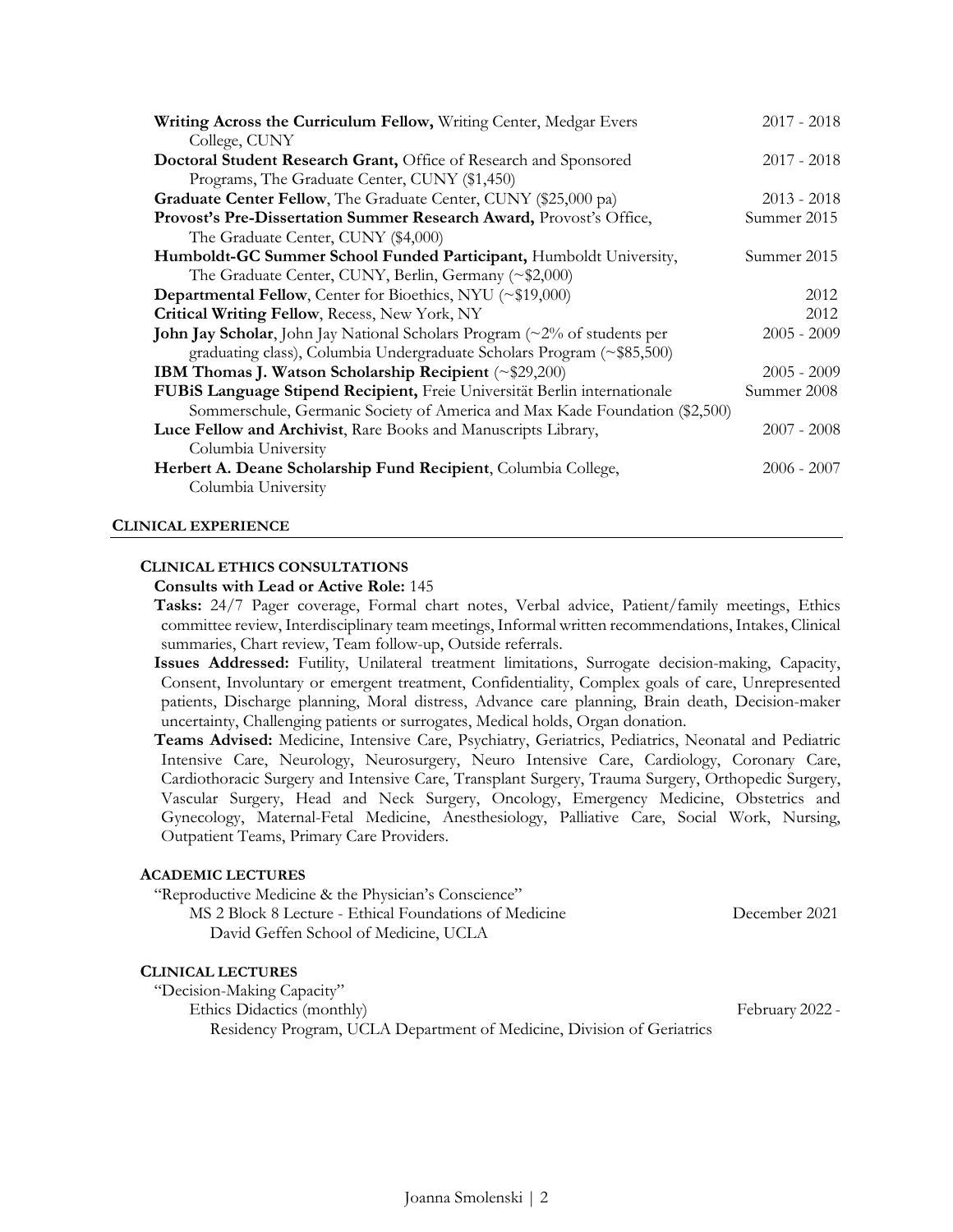| "Surrogate Decision Making for Unrepresented Patients"<br>"Intersectionality in Clinical Medicine"<br>"The Abusive Patient: Where Do You Draw the Line?"<br>Journal Club (~bimonthly)<br><b>UCLA Health Ethics Center</b> | January 2022 -         |
|---------------------------------------------------------------------------------------------------------------------------------------------------------------------------------------------------------------------------|------------------------|
| TEACHING ASSISTANCE                                                                                                                                                                                                       |                        |
| Surgery-Anesthesiology                                                                                                                                                                                                    |                        |
| Psychiatry                                                                                                                                                                                                                |                        |
| <b>Ambulatory Care-Geriatrics</b>                                                                                                                                                                                         |                        |
| <b>Emergency Medicine</b>                                                                                                                                                                                                 |                        |
| InFocus <sub>7</sub>                                                                                                                                                                                                      |                        |
| The Art and Science of Medicine (ASM) Years 1 and 2                                                                                                                                                                       |                        |
| Clerkship Didactics - Ethics Sessions                                                                                                                                                                                     | August 2019 – May 2021 |
| Icahn School of Medicine at Mount Sinai                                                                                                                                                                                   |                        |
| Practicum and Capstone Assessment                                                                                                                                                                                         |                        |
| <b>BIE Intensive Courses</b>                                                                                                                                                                                              | June 2020, May 2021    |
| Clarkson University-ISMMS Bioethics Program                                                                                                                                                                               |                        |
| <b>COMMITTEE SERVICE</b>                                                                                                                                                                                                  |                        |
| Ronald Reagan Medical Center Ethics Committee                                                                                                                                                                             | August 2021 -          |
| UCLA Health                                                                                                                                                                                                               |                        |
| Santa Monica Hospital Ethics Committee                                                                                                                                                                                    | August 2021 -          |
| <b>UCLA</b> Health                                                                                                                                                                                                        |                        |
| Resnick Neuropsychiatric Hospital Ethics Committee                                                                                                                                                                        | August 2021 -          |
| UCLA Health                                                                                                                                                                                                               |                        |

# **POLICY WORK**

REPORTS PREPARED

AMA Discharge Policy

Prepared a memorandum analyzing the proposed revisions to the Health System's "Leaving the Hospital Against Medical Advice (AMA)" Policy, also referred to as the AMA discharge policy.

# TOPICS OF POLICIES REVIEWED

Withdrawing or withholding medically inappropriate life-sustaining treatment, End of Life Options Act (EOLOA), Obtaining and documenting informed consent, Identifying surrogate decisionmakers, Decision-making for incapable, unrepresented patients, Emergency treatment exception.

#### **TRAINING**

Clinical Ethics Practicum June 2019 Clarkson University-ISMMS Bioethics Program

#### **RESEARCH**

# **ARTICLES IN PEER-REVIEWED PUBLICATIONS**

- [7] "Gene Drives and Genome Modification in Non-Human Animals: A Concern for Informed Consent?" *Cambridge Quarterly of Healthcare Ethics* (2019) 28(1), 93-99. doi: 10.1017/S0963180118000427 (invited contribution)
- [6] "CRISPR/Cas9 and Germline Modification: New Difficulties in Obtaining Informed Consent" *The American Journal of Bioethics* (2015) 15:12, 35-37. doi: 10.1080/15265161.2015.1103816 (invited contribution)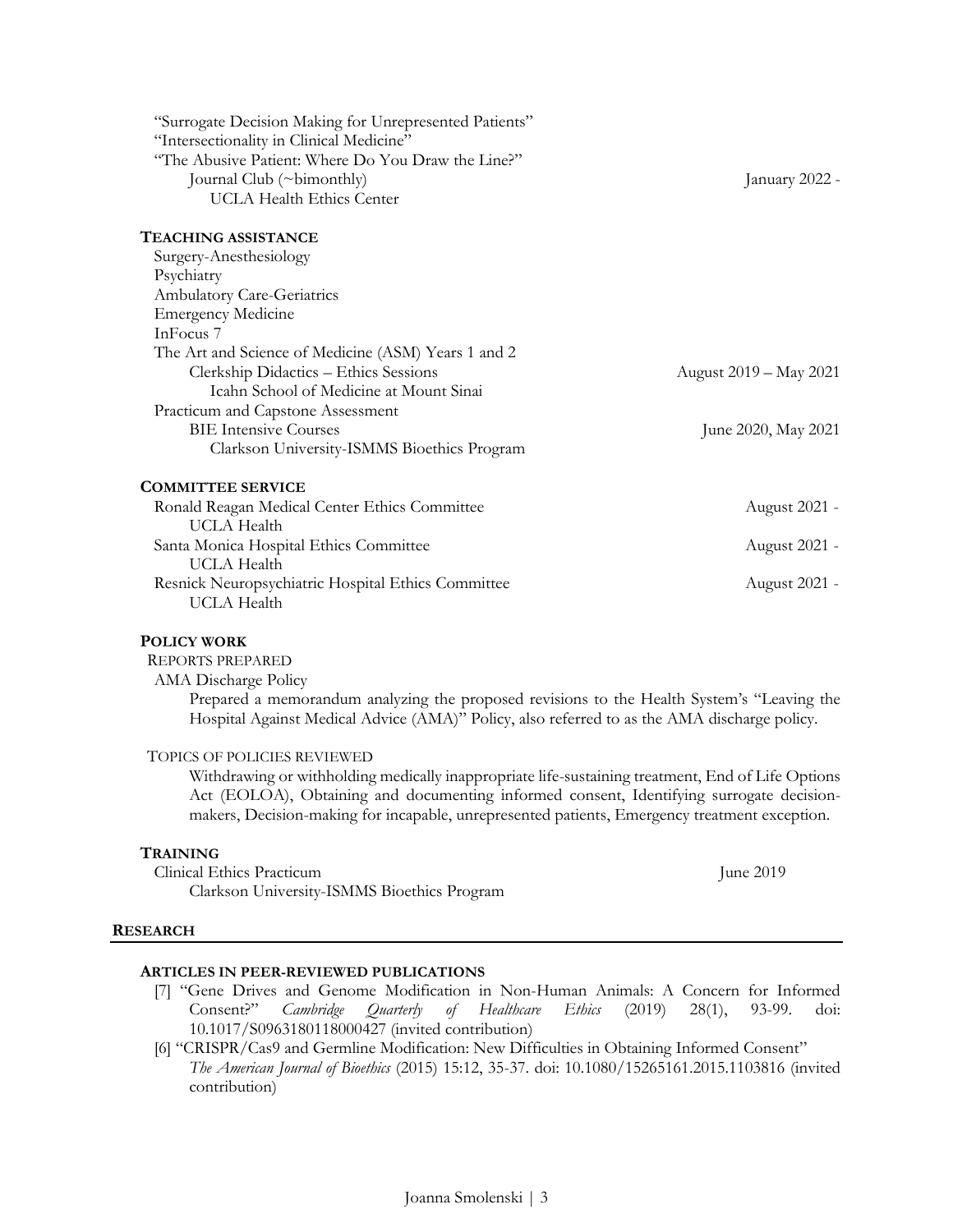[5] "Don't Edit the Human Germ Line" *Nature* (2015) 519: 410-411. Co-authors: Edward Lanphier, Fyodor Urnov, Sarah Ehlen Haecker, and Michael Werner.

# **BOOK CHAPTERS AND RESOURCES**

- [4] Wrote ancillary resources and test bank questions for *An Introduction to Moral Philosophy*, written by Jonathan Wolff (2017).
- [3] Assisted *The Routledge Companion to Bioethics* editors John D. Arras, Elizabeth Fenton, and Quill Kukla (writing as Rebecca Kukla) in composing introductions that provided readers with a roadmap of the issues and papers in each major section (2015).

#### **WEB-BASED PUBLICATIONS**

- [2] "Mirror, mirror on the wall, who is the fairest of them all?: Erzsébet Báthory and the curative power of blood in medieval Europe" *Hektoen International: A Journal of Medical Humanities* 5:3 (Summer 2013).
- [1] "Handicapped Spaces: Disability, Identity Politics, and Embodiment in Collaborative Artwork" *Recess Sessions* (December 2012). Written in Parallel with Artists Yve Laris Cohen and Park McArthur.

#### **IN PROGRESS**

# **ARTICLES**

- "Germline Gene Editing and the Limits of Informed Consent"
- "Indirect Consent and Jehovah's Witnesses"
- "Informed Consent and Bodily Self-Sovereignty"
- "Psychiatric Care and Epistemic Injustice"
- "ECMO and Medical Futility"
- "Invincible Indecision and Decisional Capacity"

#### **INVITED PRESENTATIONS**

| "Future Perfect? CRISPR and its Discontents"                        |               |
|---------------------------------------------------------------------|---------------|
| The Future of Humanity Panel, World Philosophy Day (Zoom)           | November 2021 |
| Mercy College, Dobbs Ferry, NY                                      |               |
| Bioethics Club and Philosophy Colloquium Talk                       | April 2019    |
| William Paterson University, Wayne, NJ                              |               |
| "The Conceptual Underpinnings of Informed Consent"                  |               |
| Talk cancelled, due to COVID-19                                     | March 2020    |
| Center for Biomedical Ethics and Law, University of Tokyo           |               |
| "Germline Gene Editing and the Limits of Informed Consent"          |               |
| Ethics Research Seminar                                             | January 2020  |
| Interdisciplinary Centre for Ethics, Jagiellonian University        |               |
| "Informed Consent and Psychiatric Disorder"                         |               |
| Medical Practice and Epistemic Injustice Workshop                   | October 2019  |
| The Graduate Center, CUNY                                           |               |
| "Problem Statement - Access/Equity/Affordability"                   |               |
| Gene Therapies - Bioethics Challenges and Solutions Closed Workshop | October 2019  |
| The New York Academy of Sciences, New York, NY                      |               |
| "CRISPR/Cas9 - Novel Ethical Issues in Germline Modification"       |               |
| Philosophy Club Lecture                                             | April 2017    |
| Nassau Community College, Garden City, NY                           |               |
| Molecular Coevolution: Lessons from Pathogen-Immune System          | April 2016    |
| Interactions Workshop                                               |               |
| Princeton Center for Theoretical Sciences, Princeton University     |               |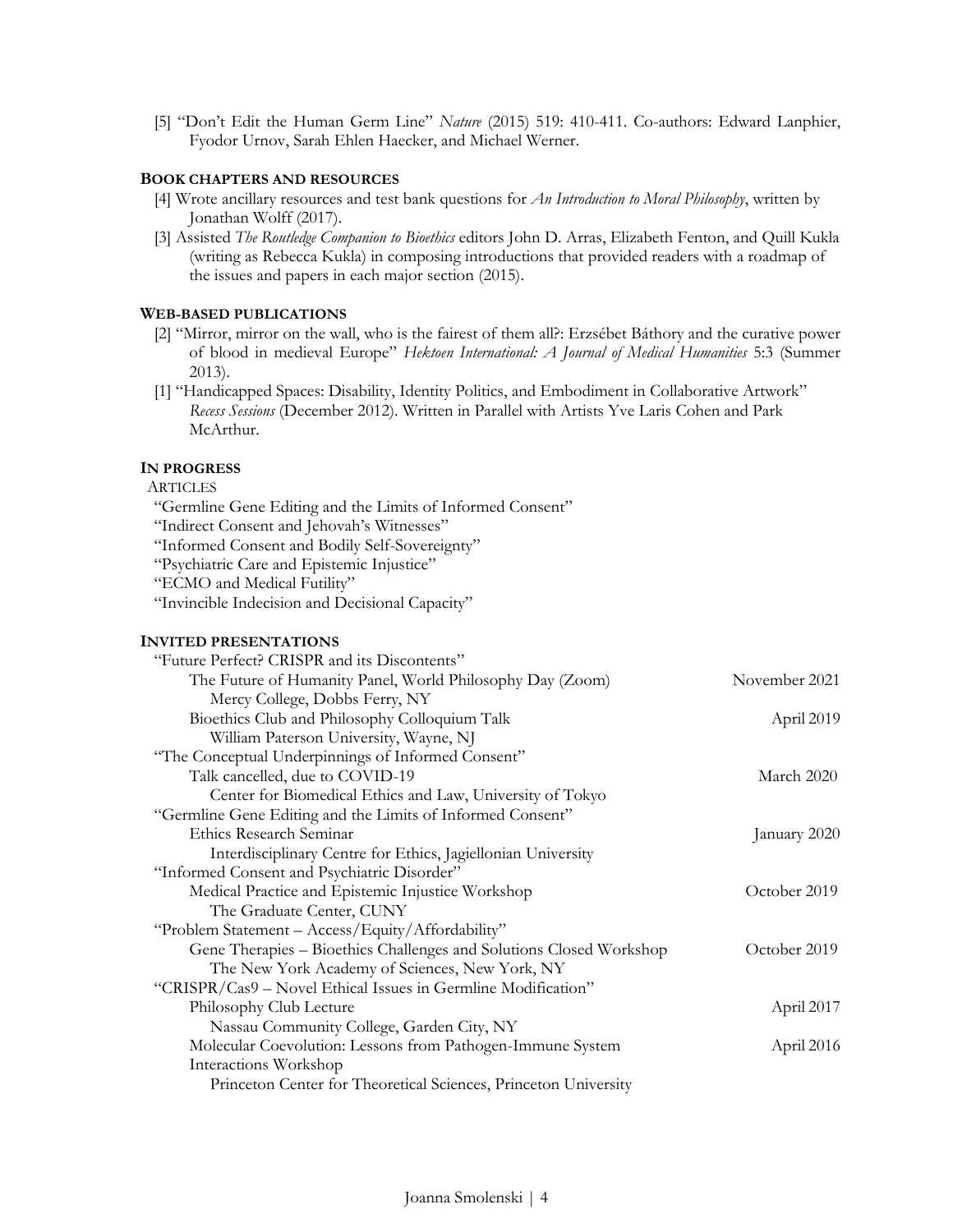| "Panel V: Editing the Human Germline – The Promise and the Peril" Panelist<br>Advancing Ethical Research (AER) Annual Conference<br>Public Responsibility in Medicine and Research (PRIM&R) and Boston                                                                                                      | November 2015  |  |
|-------------------------------------------------------------------------------------------------------------------------------------------------------------------------------------------------------------------------------------------------------------------------------------------------------------|----------------|--|
| University School of Medicine<br>"Dimensions of Moral Identity and Social Inequality: An International and Interdisciplinary                                                                                                                                                                                |                |  |
| Perspective"<br>Early Research and Scholarship Conference<br>The Graduate Center, CUNY                                                                                                                                                                                                                      | September 2015 |  |
| "From Descartes to Derrida: The Changing Ontological Status of the Animal, from Bête-Machine to<br>Animot"                                                                                                                                                                                                  |                |  |
| Human Worlds/Animal Worlds Graduate Student Conference<br>Center for Archaeology, Columbia University                                                                                                                                                                                                       | December 2008  |  |
| <b>REFEREED PRESENTATIONS</b>                                                                                                                                                                                                                                                                               |                |  |
| "Epistemic Injustice and Informed Consent in Psychiatry"<br>Diversity and Bioethics - 34th Conference of the European Society for<br>Philosophy of Medicine and Health Care (ESPMH)<br>Warsaw, Poland                                                                                                       | August 2022    |  |
| International Association of Bioethics World Congress of Bioethics (WCB)<br>Virtual presentation, due to COVID-19                                                                                                                                                                                           | June 2020      |  |
| Oxford-Mount Sinai Consortium on Bioethics 29th Annual Meeting<br>Icahn School of Medicine at Mount Sinai, New York, NY<br>Conference cancelled, due to COVID-19                                                                                                                                            | April 2020     |  |
| Experts in Mental Health - 21 <sup>st</sup> Annual Conference of the International<br>Network for Philosophy and Psychiatry (INPP)<br>Warsaw, Poland                                                                                                                                                        | October 2019   |  |
| "The Comparative Effectiveness of Synchronous and Asynchronous Online Bioethics Lecture Delivery<br>on Student Learning in Discussion Board Posts"                                                                                                                                                          |                |  |
| (with Jenny Schiff, Michael Greer, Ryan Felder, Julia Kolak, Kyle Ferguson, Paul Cummins &<br>Rosamond Rhodes)                                                                                                                                                                                              |                |  |
| 37th Annual Conference of the European Association of Centres of<br>Medical Ethics (EACME) (Zoom)                                                                                                                                                                                                           | September 2021 |  |
| Iuliu Hatieganu University of Medicine and Pharmacy, Cluj-Napoca, Romania<br>"Development of an Innovative Rubric to Evaluate Student Learning in Discussion Board<br>Posts within a Study Comparing Synchronous and Asynchronous Online Bioethics Lecture                                                  |                |  |
| Delivery"<br>(with Jenny Schiff, Michael Greer, Ryan Felder, Julia Kolak, Kyle Ferguson, Paul Cummins &                                                                                                                                                                                                     |                |  |
| Rosamond Rhodes)<br>Asian Pacific Bioethics Education Network (APBEN) (Zoom)                                                                                                                                                                                                                                | May 2021       |  |
| Deakin University, Australia<br>"Gene Drives and Genome Modification in Non-Human Animals: A Concern for Informed Consent?"<br>Irish Philosophical Society Annual Conference<br>Centre for Ethics in Public Life, University College Dublin                                                                 | November 2018  |  |
| <b>International Bioethics Retreat</b>                                                                                                                                                                                                                                                                      | June 2018      |  |
| Columbia University Global Centers-Europe, Paris, France<br>Bioethics & Applied Philosophy: York University Graduate Student Philosophy<br>Conference                                                                                                                                                       | April 2018     |  |
| York University, Toronto, Ontario, Canada<br>Genome Editing: Biomedical and Ethical Perspectives International Conference<br>The Center for the Study of Bioethics, The Division of Medical Ethics in NYU<br>School of Medicine's Department of Population Health, The Hastings Center,<br>Belgrade, Serbia | August 2017    |  |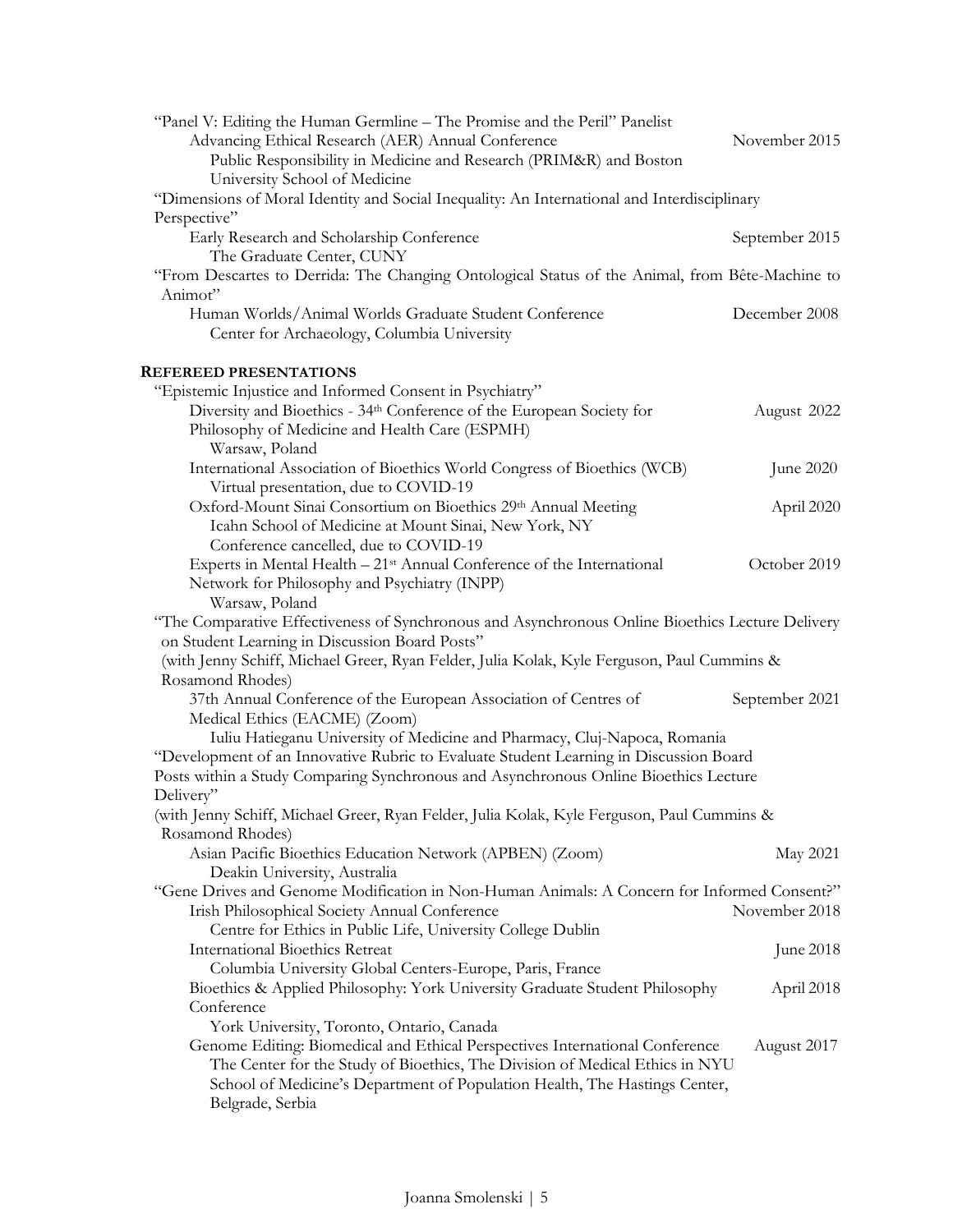| "The Moralizing Effect: Self-Directed Emotions and Responsibility Attributions"<br>"Are Guilt and Shame Moral or Moralizing Emotions?"                                                                                             |                                    |
|------------------------------------------------------------------------------------------------------------------------------------------------------------------------------------------------------------------------------------|------------------------------------|
| (with Elisabetta Sirgiovanni, Ben Abelson, and Taylor Webb)<br>25th Annual Meeting of the European Society for Philosophy and Psychology (ESPP) August 2017<br>Hertfordshire, UK                                                   |                                    |
| Southern Society for Philosophy and Psychology (SSPP) Annual Meeting<br>Savannah, GA                                                                                                                                               | March 2017                         |
| Hawaii University International Conferences on Arts, Humanities, Social<br>Sciences and Education<br>Honolulu, HI                                                                                                                  | January 2017                       |
| "The Blame Game: Multiple Perspectives on Moral Judgment" Symposium Panelist<br>(with Elisabetta Sirgiovanni, Ben Abelson, and Taylor Webb)                                                                                        |                                    |
| 29th Association for Psychological Science (APS) Annual Convention<br>Boston, MA                                                                                                                                                   | May 2017                           |
| "Are Contaminated Intuitions Bad Intuitions?"<br>Hawaii University International Conferences on Arts, Humanities, Social<br>Sciences and Education<br>Honolulu, HI                                                                 | January 2017                       |
| "The Non-Identity Problem and Historical Injustice: A Non-Problem for Reparations"<br>Social and Political Philosophy (SPP) Workshop<br>The Graduate Center, CUNY                                                                  | October 2016                       |
| <b>COMMENTARIES</b>                                                                                                                                                                                                                |                                    |
| On Eleonore Neufeld and Junhyo Lee's "Pornography, Discourse, and Desires"<br>American Philosophical Association (APA) Eastern Division meeting                                                                                    | January 2021                       |
| Virtual presentation, due to COVID-19<br>On Sara Kolmes's "Ego Depletion and Organ Donation"<br>Southern Society for Philosophy and Psychology (SSPP) Annual Meeting<br>New Orleans, LA                                            | April 2015                         |
| POSTER PRESENTATION                                                                                                                                                                                                                |                                    |
| "Are Contaminated Intuitions Bad Intuitions?"<br>25th Annual Meeting of the European Society for Philosophy and Psychology (ESPP) August 2017<br>Hertfordshire, UK                                                                 |                                    |
| AS RESEARCH ASSISTANT                                                                                                                                                                                                              |                                    |
| Be Better, Together - Japanese Studies Curriculum Development<br>and Building Bridges Across CUNY Project<br>Research Foundation CUNY                                                                                              | September 2020 - February 2021     |
| Professor William Ruddick                                                                                                                                                                                                          | Summer 2013; July 2014 - July 2016 |
| Philosophy Department, Center for Bioethics, NYU<br>Sarah A. Haecker, Chief Scientific Officer<br>Adjuvant Partners, Towson, MD                                                                                                    | January 2015 - March 2015          |
| Professor Iakovos Vasiliou, Executive Officer<br>Philosophy Department, The Graduate Center, CUNY                                                                                                                                  | August 2013 - June 2014            |
| Dr. Lee M. Silver, Founder and Chief Science Advisor, and Anne<br>Morriss, Founder and CEO                                                                                                                                         | January 2013 - May 2013            |
| GenePeeks, Inc., New York, NY<br>Professor Arthur L. Caplan, Drs. William F. and Virginia Connolly<br>Mitty Professor of Bioethics, Department of Population Health<br>Division of Medical Ethics, NYU Grossman School of Medicine | August 2012 - December 2012        |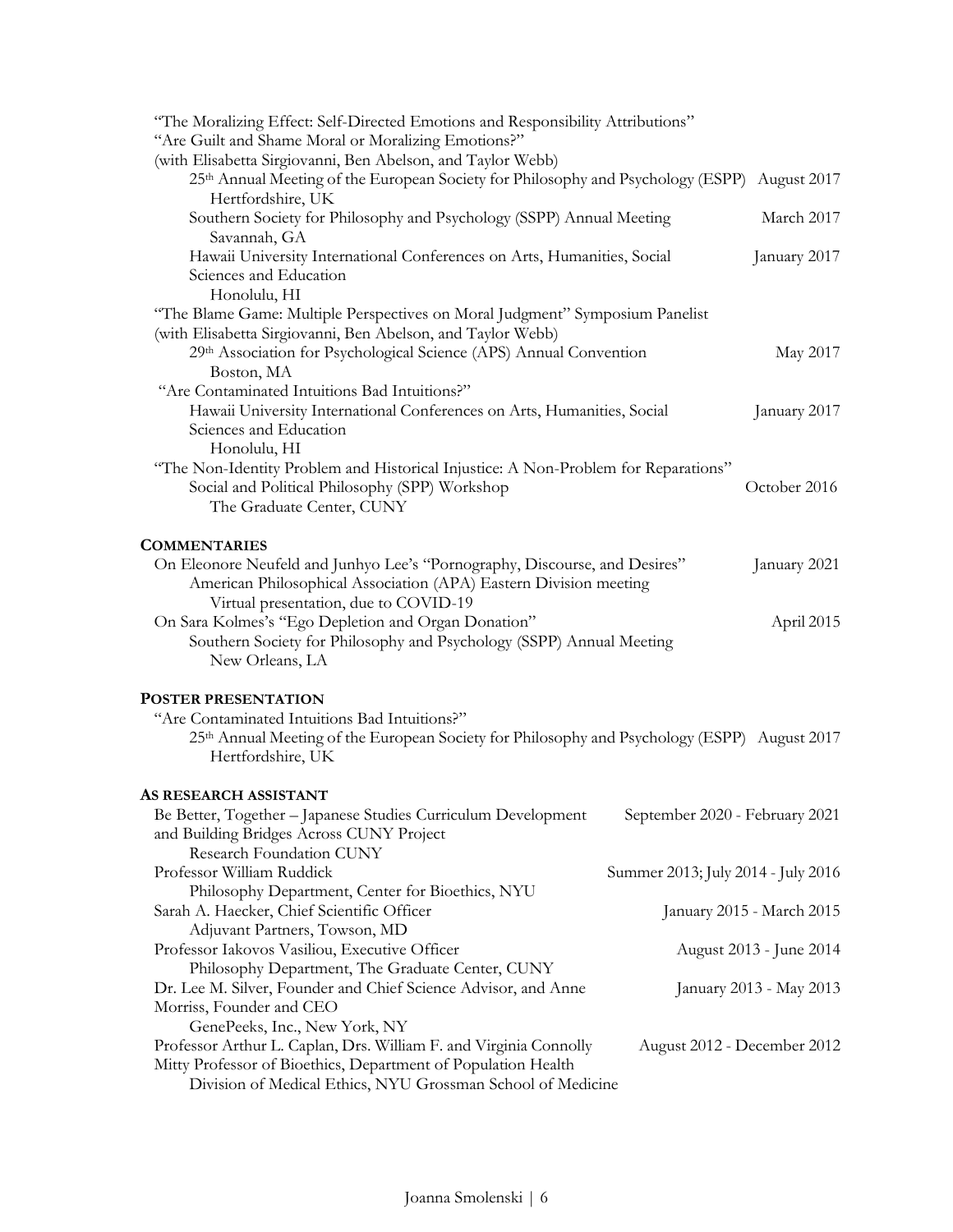# **TEACHING EXPERIENCE**

| <b>AS LEAD INSTRUCTOR</b>                                                                                                              |                                      |
|----------------------------------------------------------------------------------------------------------------------------------------|--------------------------------------|
| JOHN JAY COLLEGE, CUNY                                                                                                                 |                                      |
| Ethics and Law                                                                                                                         | Spring 2021                          |
| Ethics and Information Technology                                                                                                      | Fall 2016 - Spring 2017              |
| <b>BROOKLYN COLLEGE, CUNY</b>                                                                                                          |                                      |
| Business and Moral Issues                                                                                                              | Fall 2014 - Spring 2016; Spring 2017 |
| Ethics and Society                                                                                                                     | <b>Fall 2016</b>                     |
| AS TEACHING ASSISTANT                                                                                                                  |                                      |
| COLLEGE OF ARTS AND SCIENCE, NYU                                                                                                       |                                      |
| Environment and Society (David Kanter)                                                                                                 | Spring 2021                          |
| Texts and Ideas (Sharon Street)                                                                                                        | Fall 2019                            |
| Central Problems in Philosophy (Ian Grubb)                                                                                             | Spring 2019                          |
| Ethics and the Environment (Dale Jamieson)                                                                                             | <b>Fall 2018</b>                     |
| HUNTER COLLEGE, CUNY                                                                                                                   |                                      |
| Introduction to Philosophy (Justin Garson)                                                                                             | Fall 2017, 2018, 2020                |
| Introduction to Philosophy (Frank Kirkland)                                                                                            | Spring 2018                          |
| SOPHIE DAVIS BIOMEDICAL SCHOOL, SCHOOL OF MEDICINE, CUNY                                                                               |                                      |
| Introduction to Biomedical Ethics (Katherine Mendis)                                                                                   | Summer 2020; Fall 2020               |
| GRADUATE SCHOOL OF ARTS AND SCIENCE, NYU                                                                                               |                                      |
| Moral Indeterminacy (S. Matthew Liao)                                                                                                  | Fall 2015                            |
| Topics in Ethics: Memory, Commemoration, and Justice (William Ruddick and<br>and Jeffrey Blustein, The Graduate Center, CUNY)          | Spring 2015                          |
| Advanced Introduction to Environmental Ethics (David Frank)                                                                            | Spring 2015                          |
| Neuroethics (S. Matthew Liao)                                                                                                          | <b>Fall 2014</b>                     |
| <b>PUBLIC PHILOSOPHY</b>                                                                                                               |                                      |
| "Future Perfect? CRISPR and its Discontents"                                                                                           |                                      |
| "The Dilemma Series - Duty to Report"                                                                                                  |                                      |
| A Night of Philosophy and Ideas                                                                                                        | February 2019                        |
|                                                                                                                                        |                                      |
| Brooklyn Public Library and the Cultural Services of the French Embassy<br>"Editing the Genome - How CRISPR/Cas9 is Changing the Game" |                                      |
|                                                                                                                                        |                                      |
| Philosophy in the Library: The Ethics of Emerging Technologies                                                                         | April 2018                           |
| Brooklyn Public Library                                                                                                                |                                      |
| "The Dilemma Series - Drawing the Line"                                                                                                |                                      |
| A Night of Philosophy and Ideas<br>Brooklyn Public Library and the Cultural Services of the French Embassy                             | January 2018                         |
| PROFESSIONAL DEVELOPMENT                                                                                                               |                                      |
|                                                                                                                                        |                                      |
| PEDAGOGICAL TRAINING                                                                                                                   |                                      |

| Effective Practices for Hybrid Education Workshop                  | June $2021$ |
|--------------------------------------------------------------------|-------------|
| Department of Online Education and Support, John Jay College, CUNY |             |
| Microcredential in Promoting Active Learning Online                | April 2021  |
| Association of College and University Educators (ACUE)             |             |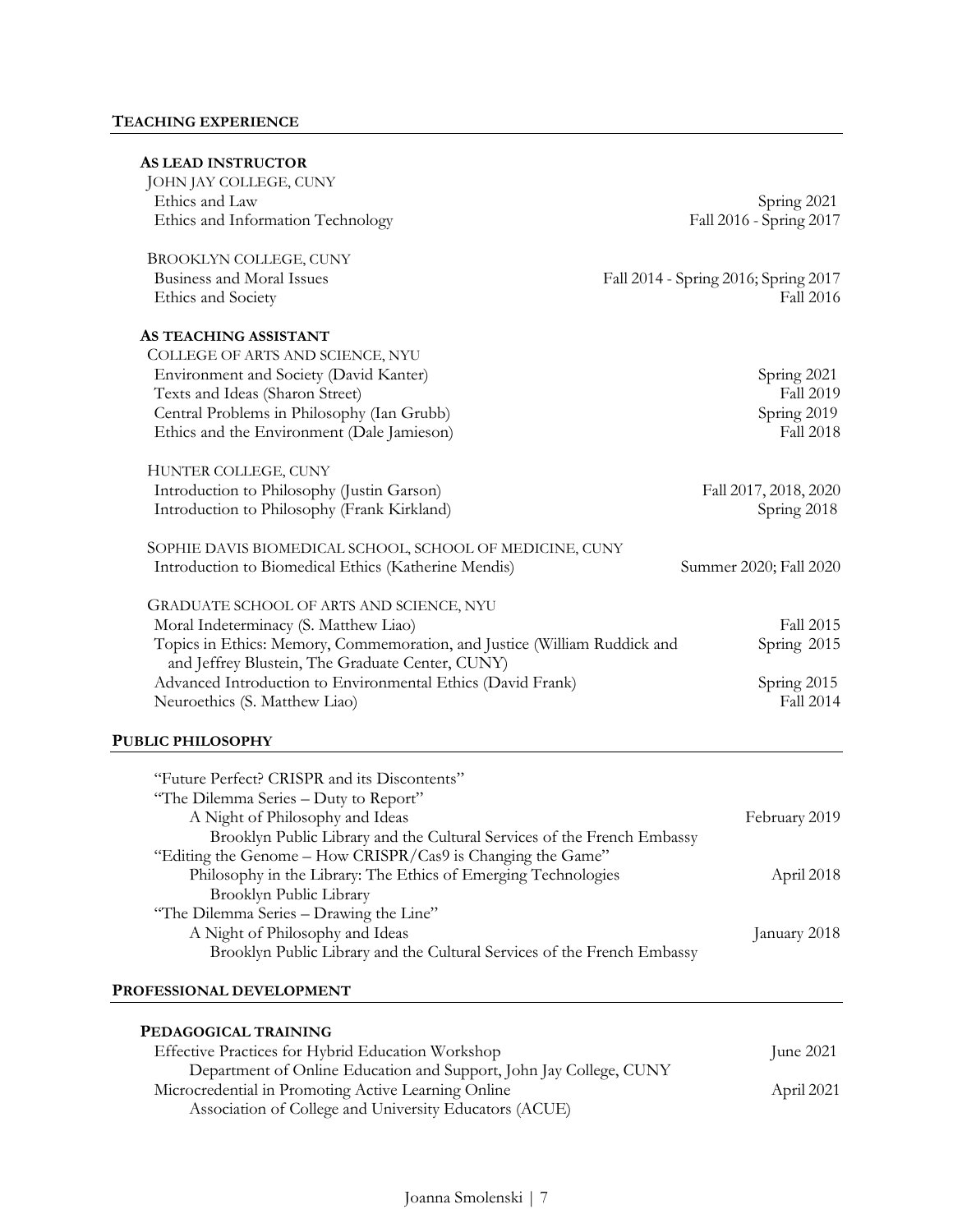#### **SERVICE TO THE PROFESSION**

#### **EDITORIAL WORK**

| Managing Editor: Journal of Critical Care                                   | February 2018 - June 2019 |
|-----------------------------------------------------------------------------|---------------------------|
| Feedback and Editing Services: How God Became Good: The Spirituality of the | February - March 2018     |
| <i>English and American Deists</i> (Joseph Waligore)                        |                           |
| Journal Referee: <i>Episteme</i>                                            |                           |

#### **DEPARTMENTAL AND UNIVERSITY SERVICE**

| Student and Alumni Affairs Committee Member, Philosophy Program,                   | 2017 - 2018; 2019 - 2021 |
|------------------------------------------------------------------------------------|--------------------------|
| The Graduate Center, CUNY                                                          |                          |
| Normativity and the Human Sciences – 18 <sup>th</sup> Annual CUNY Graduate Student | April 2015               |
| Philosophy Conference (co-organizer)                                               |                          |

#### **LANGUAGES**

Polish (Fluent); German (conversational, 2 years study); French (conversational, 8 years study)

#### **REFERENCES**

James A. Hynds, LL.B., M.Th., Ph.D. (fellowship director) Interim Associate Director Senior Clinical Ethicist UCLA Health Ethics Center jhynds@mednet.ucla.edu

David Papineau, Ph.D. (dissertation supervisor) Professor of Philosophy King's College London david.papineau@kcl.ac.uk

Miranda Fricker, Ph.D., FBA, FAAAS Presidential Professor of Philosophy The Graduate Center, CUNY mfricker@gc.cuny.edu

Jesse Prinz, Ph.D. Distinguished Professor of Philosophy The Graduate Center, CUNY jesse@subcortex.com

William Ruddick, Ph.D. Professor Emeritus of Philosophy, Bioethics Founding Director, Center for Bioethics New York University wr2@nyu.edu